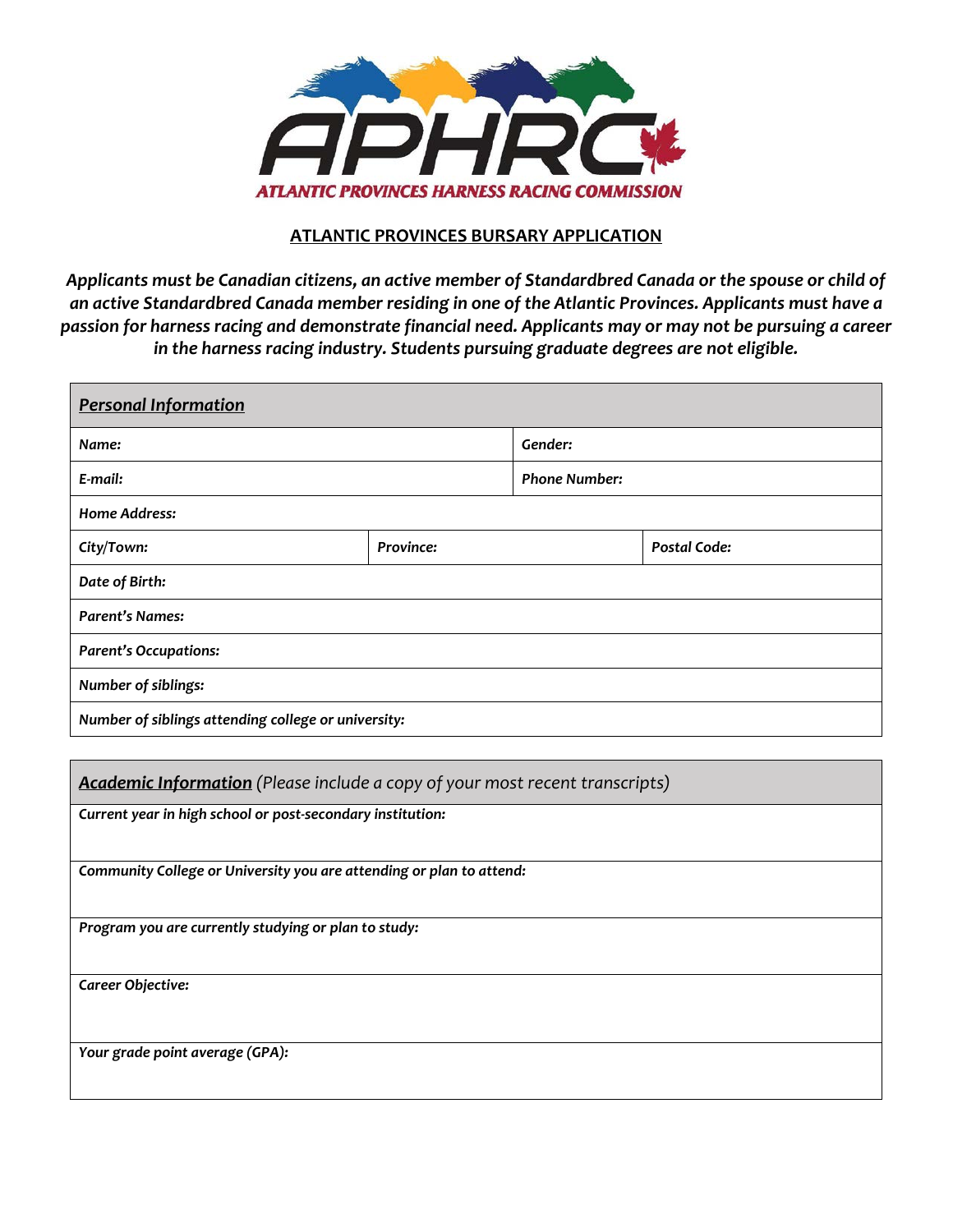# *Financial Information*

*Estimate your expenses for the coming year for the college or university that you plan to attend (please complete to the best of your knowledge):*

| Tuition:                                                              |  |  |  |
|-----------------------------------------------------------------------|--|--|--|
| Room / Board:                                                         |  |  |  |
| <b>Books / Class Materials:</b>                                       |  |  |  |
| Transportation:                                                       |  |  |  |
| Other (explain):                                                      |  |  |  |
| Estimate how much money you will receive to cover the above expenses: |  |  |  |
| <b>Parent's Contribution:</b>                                         |  |  |  |
| Your Earnings / Savings:                                              |  |  |  |
| <b>Financial Aid:</b>                                                 |  |  |  |
| Scholarships:                                                         |  |  |  |
| Loans / Government Grants:                                            |  |  |  |
| How much Shortfall do you foresee?                                    |  |  |  |
| <b>Academic Achievements:</b>                                         |  |  |  |
|                                                                       |  |  |  |
|                                                                       |  |  |  |
|                                                                       |  |  |  |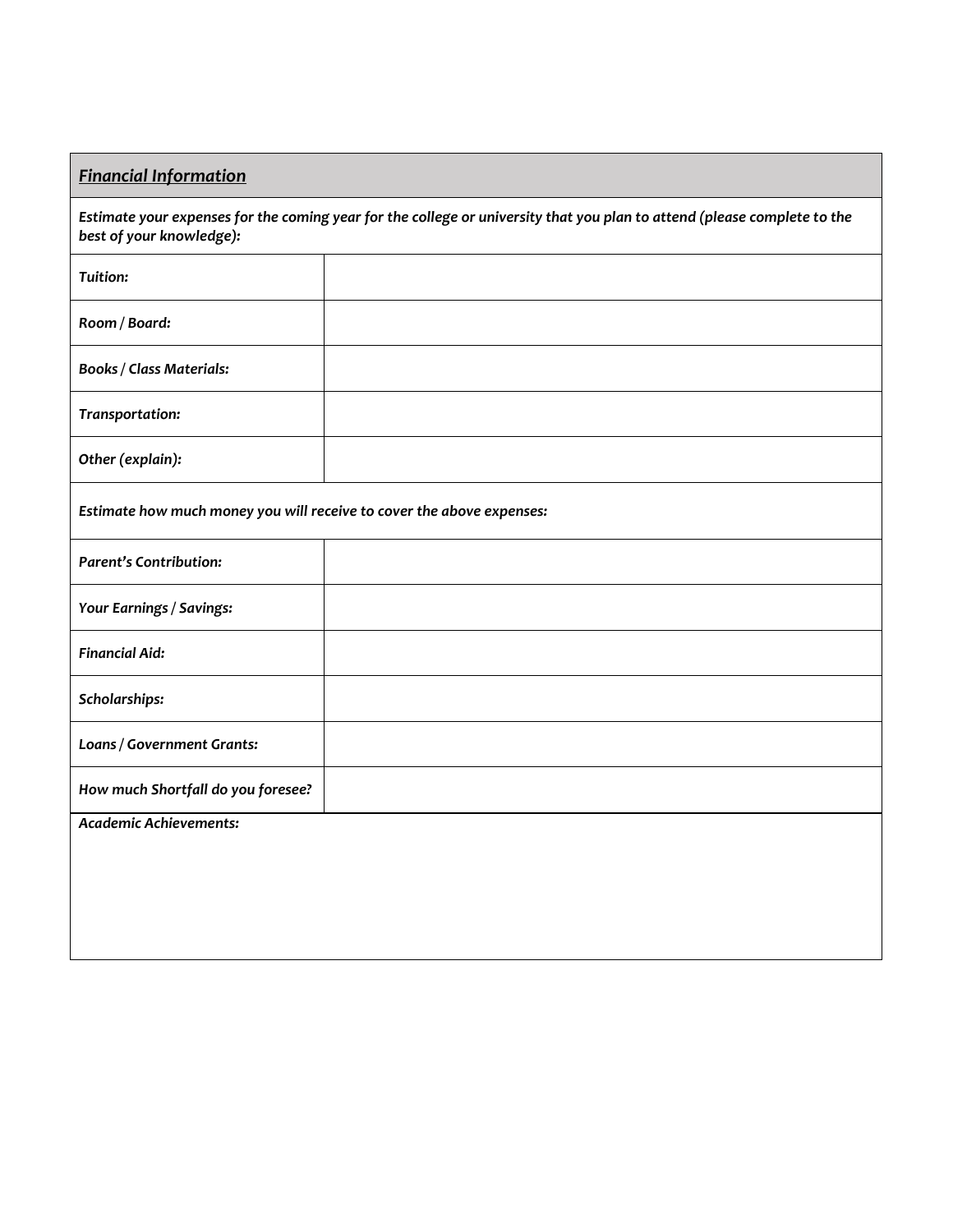*Please list and describe any type of volunteer work that you have been involved in within the past two years (including any* 

#### *Harness Racing Participation*

*What is your background in harness racing?* 

*volunteer hours in the harness racing industry):*

*What is your work experience in harness racing for the past 5 years?*

*Describe (in one sentence) how you feel about harness racing:*

## *Typewritten Essay*

*Please attach a typewritten essay (no longer than 4 pages, double spaced in 11 or 12 pt. font) addressing the following:*

*Option 1:*

*Why do you love Canadian harness racing?*